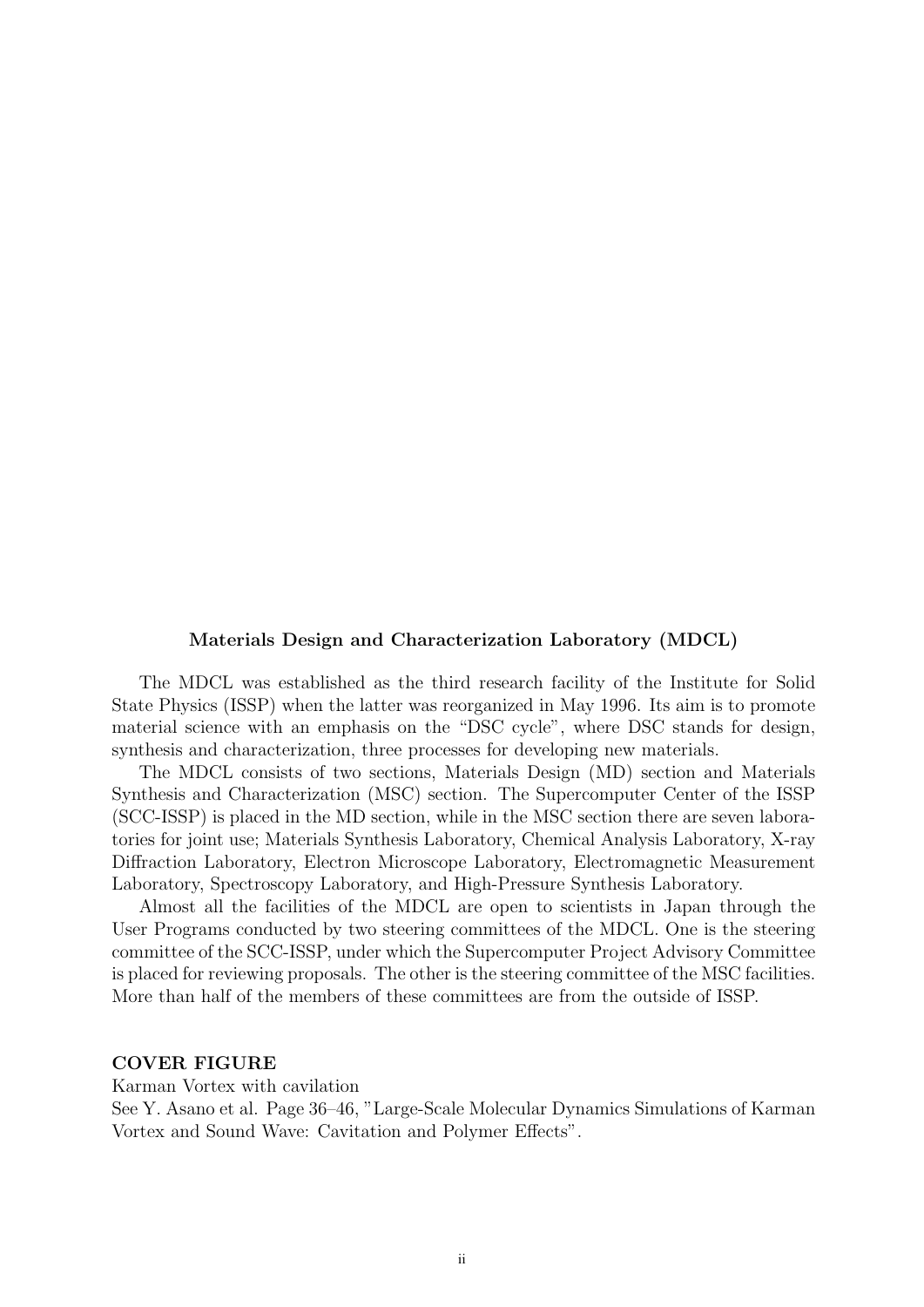## PREFACE

The Supercomputer Center (SCC) is a part of the Materials Design and Characterization Laboratory (MDCL) of ISSP. Its mission is to serve the whole community of computational condensed-matter physics of Japan providing it with high performance computing environment. In particular, the SCC selectively promotes and supports large-scale computations. For this purpose, the SCC invites proposals for supercomputer-aided research projects and hosts the Steering Committee, as mentioned below, that evaluates the proposals.

The ISSP supercomputer system consists of two subsystems: System B, which was replaced recently (Oct. 2020), is intended for larger total computational power and has more nodes with relatively loose connections. System B (ohtaka) consists of 1680 CPU nodes of AMD EPYC 7702 (64 cores) and 8 FAT nodes of Intel Xeon Platinum 8280 (28 cores) with total theoretical performance of 6.881 PFlops. System C (enaga, installed in Jan. 2018) consists of 252 nodes of HPE SGI 8600 with 0.77 PFLOPS. Replacement of the System C is scheduled in Spring 2022.

In addition to the hardware administration, the SCC puts increasing effort on the software support. Since 2015, the SCC has been conducting "Project for advancement of software usability in materials science (PASUMS)." In this project, for enhancing the usability of the ISSP supercomputer system, we conduct several software-advancement activities: developing new application software that runs efficiently on the ISSP supercomputer system, adding new functions to existing codes, help releasing private codes for public use, creating/improving manuals for public codes, etc. Three target programs were selected in fiscal year 2020 and developed or enhanced the ustablity of software were released as (1) PHYSBO (proposal made by R. Tamura (NIMS)), (2) 2DMAT (proposal made by T. Hoshi (Tottori Univ.)), and (3) MateriApps Installer (proposal made by S. Todo (Univ. of Tokyo)). In 2021, we also started the data repository service.

All staff members of university faculties or public research institutes in Japan are invited to propose research projects (called User Program). The proposals are evaluated by the Steering Committee of SCC. Pre-reviewing is done by the Supercomputer Project Advisory Committee. In fiscal year 2020, totally 387 projects were approved. The total points applied and approved are listed on Table. 1 below. Additionally, we supported FUGAKU and other computational materials science projects through Supercomputing Consortium for Computational Materials Science (SCCMS).

The research projects are roughly classified into the following three (the number of projects approved):

 First-Principles Calculation of Materials Properties (189) Strongly Correlated Quantum Systems (40) Cooperative Phenomena in Complex, Macroscopic Systems (137)

In all the three categories, most proposals involve both methodology and applications. The results of the projects are reported in 'Activity Report 2020' of the SCC. Every year 3-4 projects are selected for "invited papers" and published at the beginning of the Activity Report. In the Activity Report 2020, the following three invited papers are included:

"Some Recent Developments in ab initio Thermodynamics of Ion Disorder in Solids", Shusuke KASAMATSU (Yamagata Univ.)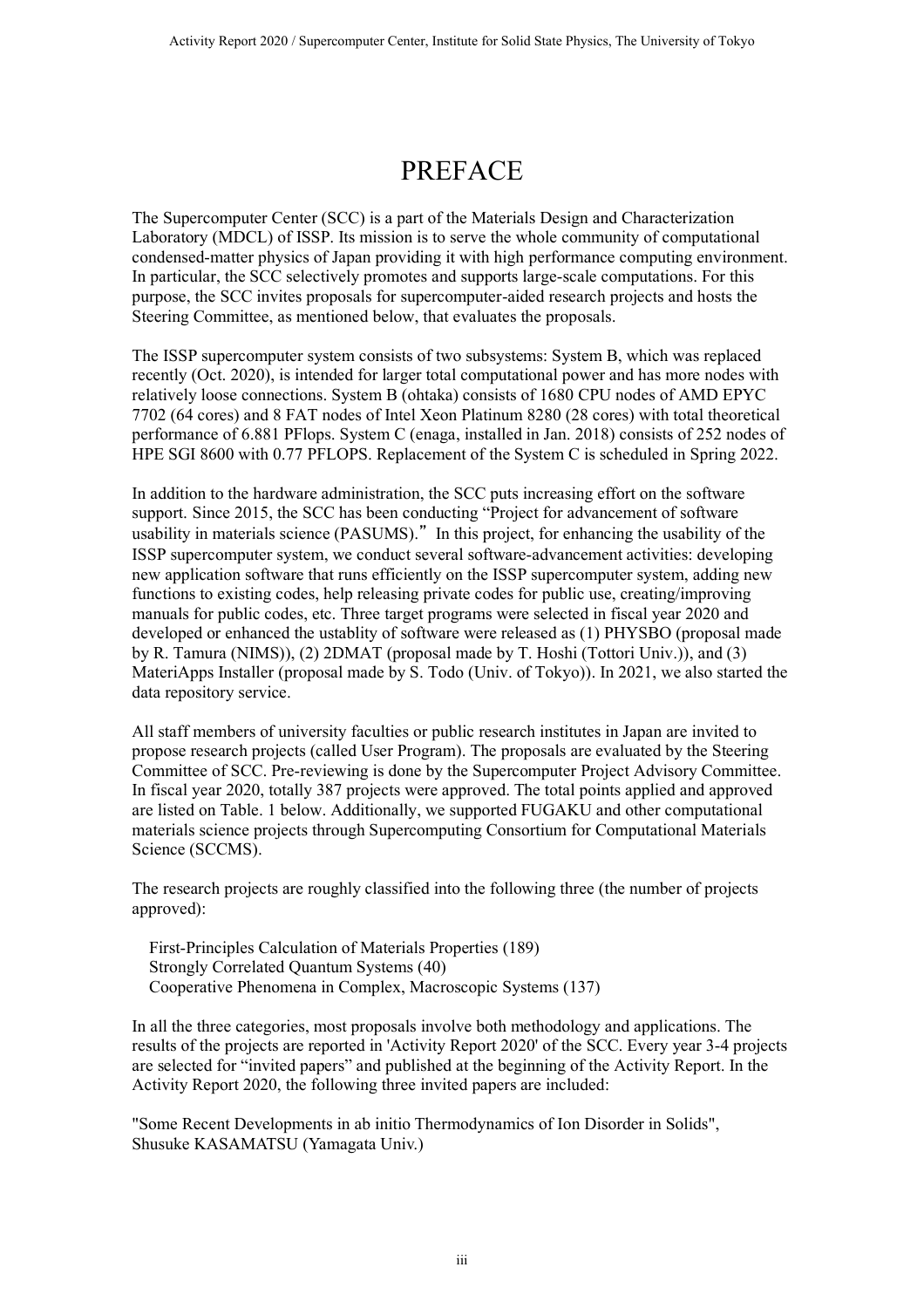"High precision study of the Anderson transition", Tomi OHTSUKI (Sophia Univ.) and Keith SLEVIN (Osaka Univ.)

"Large-Scale Molecular Dynamics Simulations of Karman Vortex and Sound Wave: Cavitation and Polymer Effects", Yuta ASANO (ISSP), Hiroshi WATANABE (Keio Univ.) and Hiroshi NOGUCHI (ISSP)

June 1, 2021

Naoki Kawashima (Chairman of the steering committee, SCC, ISSP)